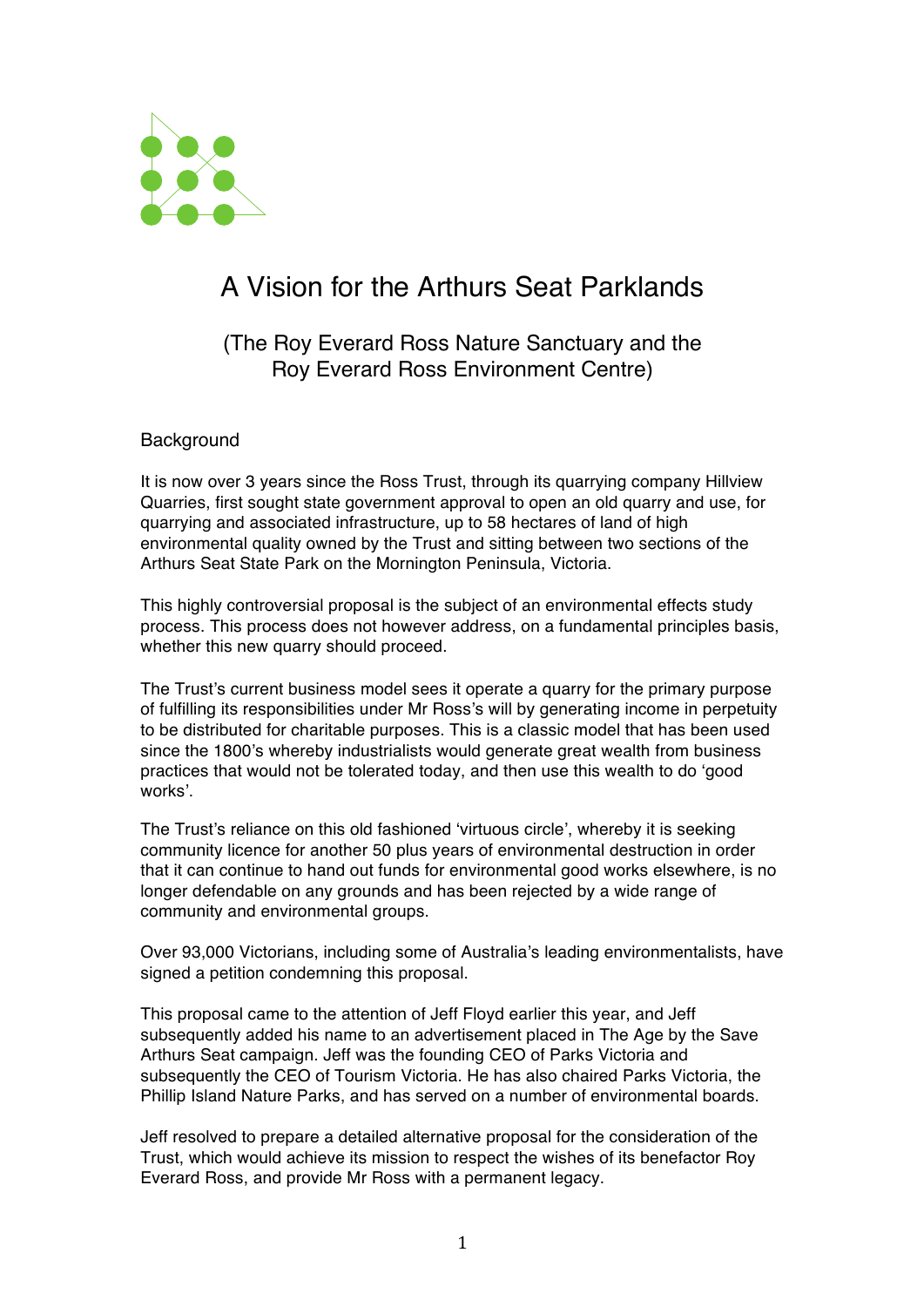The attached letter and report were submitted respectfully and in confidence to the Trust on October 29<sup>th</sup> 2021 and Jeff was hopeful that the Trust would take the report seriously and be prepared to discuss it with him.

The world has moved on. It is important for the Trust to go back to the values of its benefactor and ask itself, 'what would Mr Ross want if he were alive today?' Would he be able to reconcile the Trust's Mission to 'enhance biodiversity for the sustainability of Victoria's native flora, fauna and ecosystems' with a plan to remove one of the most significant areas of remnant vegetation left in Melbourne?

There is another way forward for the Trust. It can work with the Traditional Owners, the local community, Parks Victoria and the Department of Environment, Land, Water and Planning to establish the Roy Everard Ross Nature Sanctuary and the Roy Everard Ross Environment Centre.

#### A Real Alternative to a Quarry at Arthurs Seat

The report outlines a vision for the Arthurs Seat Parklands that involves the creation of a continuous habitat and wildlife corridor across the Arthurs Seat escarpment, containing the Arthurs Seat State Park and two new environmental assets built on the current/ old quarry sites and the other lands owned by the Ross Trust.

These new assets would be:

The Roy Everard Ross Nature Sanctuary, on the old Pioneer Quarry site and surrounding bushland.

The Nature Sanctuary would be a safe haven for endangered wildlife, a showcase for conservation best practice and, importantly, a place to celebrate the spiritual meaning and use of this land by the Traditional Owners. It would offer the opportunity to reintroduce the near threatened Tiger Quoll and protect the endangered Southern Brown Bandicoot, which is nearing extinction on the Peninsula.

Its establishment and the restoration of the old Pioneer quarry site would bring together Traditional Owners, the local community, the State government and the Trust in a true coalition to realise this new vision. The new Sanctuary would be distinct but integrated ecologically with the surrounding State Park and other nearby open spaces, creating a major parklands and ecological corridor.

The sanctuary would be around 65 hectares in size. This would allow for a nature wildlife corridor and public walking path to pass through the Trust land immediately to the south of the sanctuary and link to the Trust land in the east.

A predator proof fence would enclose the sanctuary, with public access limited to occasional guided walks.

The sanctuary would play a key role in habitat and species protection, while also being used for the release of key threatened species. It would form part of a network of predator free areas being established across Australia.

Before the sanctuary could be established, the Trust would need to undertake a full rehabilitation of the old quarry site, including the removal of non-indigenous tree and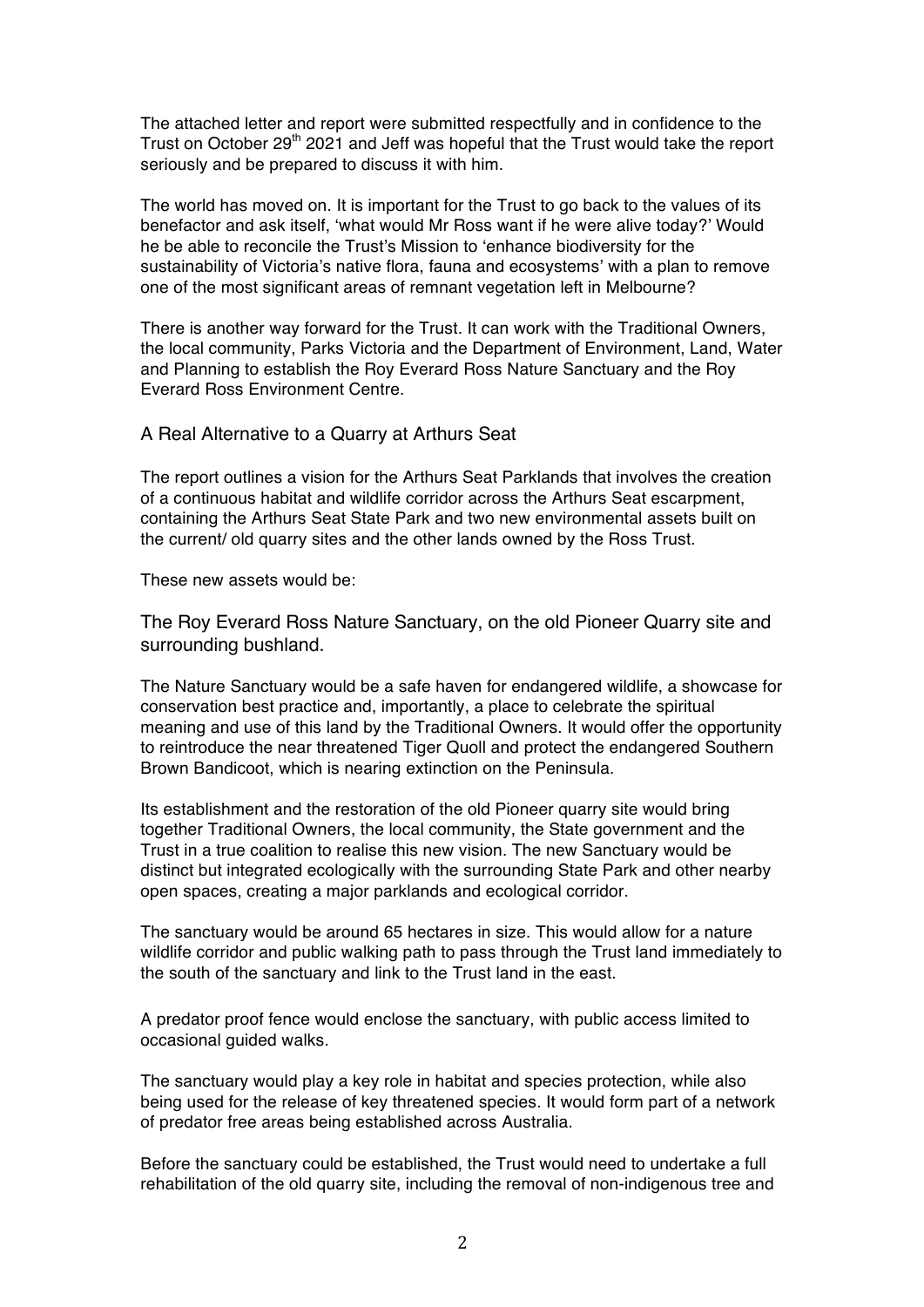plant species (including those that have migrated into the State Park). Careful planning would also need to be undertaken for a permanent body of water in the old quarry.

To achieve this we have wonderful examples to follow, such as in the Phillip Island Nature Park, where the local community and the State government came together in 1985 to realise a vision to save critical habitat and the penguin colony by the government purchase and removal of a large housing estate for new parkland at a cost of over \$40 million. Closer to home, in 1975 the State government purchased 500 hectares of habitat from the Green family and in 1986 a public appeal was launched by the Victorian Conservation Trust to buy the remaining area. Over \$1.3 million was raised and this precious habitat is now part of the Mornington Peninsula National Park.

The Trust has been very supportive of the role that sanctuaries can play in species protection and reintroduction: it has recently made a substantial donation of \$200,000 to the Odonata Foundation for its Orana Sanctuary outside Bendigo. A few years earlier the Trust made a very substantial loan to assist in the establishment of a wildlife sanctuary ('Wildlife Wonders') in the Otways near Apollo Bay. Designed to be hidden from view, 1.4 km of fencing encloses an area of more than 12 hectares, creating a safe haven for the bandicoots, potoroos, koalas and other native species who live here, protected from the feral predators, cats and foxes, which would otherwise prey upon them.

Work on the Pioneer site restoration, planning for the establishment of the sanctuary, and seeking funds from the Federal and State governments could start immediately.

The Roy Everard Ross Environment Centre, on the current Hillview Quarry site

The Roy Everard Ross Environment Centre would be based on the current Hillview quarry site and would be established at the cessation of quarrying activities and the removal of all quarrying infrastructure from the land. To ensure funding and a successful outcome planning should start now. (Map 5).

The Centre would consist of:

- A Traditional Owner cultural history interpretive space.
- A Roy Everard Ross profile space.
- A Forest Therapy Facility
- Eco-accommodation Pods
- Walking & Nature Therapy trails into the surrounding State Park
- Environmental and cultural education programs for the community.

Before the Centre could be established the Trust would rehabilitate the site and plan for a permanent body of water in the decommissioned quarry.

There are many examples around the world of successful quarry and habitat restoration projects.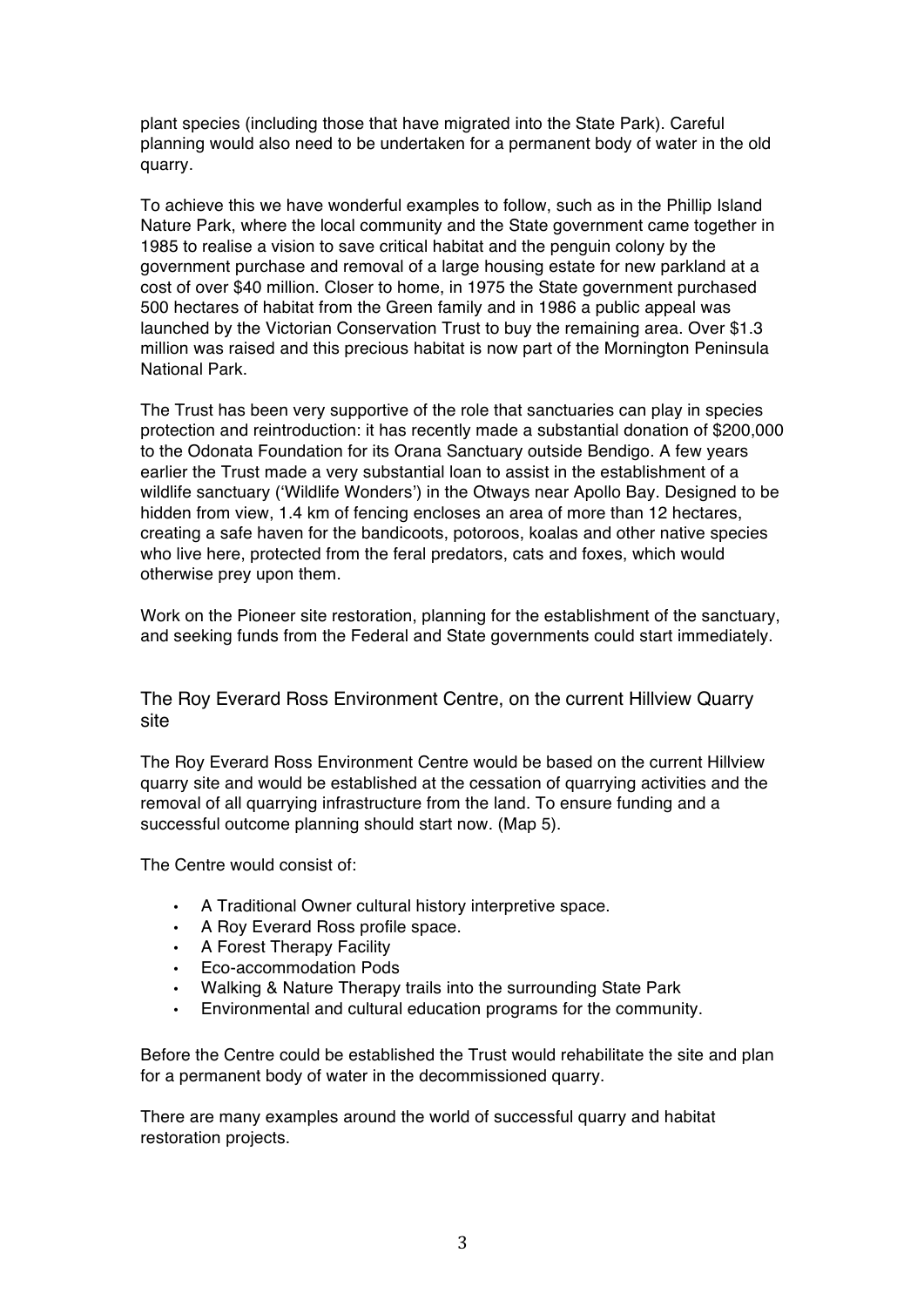For example, Hornsby Quarry in NSW operated from 1959 to 2003. Although the quarry had reserves sufficient to last until 2020, community pressure saw the Hornsby Shire Council compulsorily acquire the Hornsby Quarry and develop a master plan for its restoration. After a long period the Council adopted the master plan, which includes the protection of 60 hectares of surrounding bushland.

While the scale of the Roy Everard Ross Environment Centre would need to be modest to protect environmental values in the surrounding State Park and recognizing access is via quiet residential streets, the opportunity is there to work with the community to create something of world significance.

Forest therapy, forest bathing and nature-connection walks are part of a booming worldwide eco-tourism trend. Forest Therapy is an evidence-based, effective and economically valuable public health practice. For Victoria and Australia it constitutes an increasingly important aspect of health tourism. This would also complement other wellness experiences on the Mornington Peninsula.

This Centre would play a key role in slowing down the trip to the Mornington Peninsula helping both Melbournians and tourists connect with the area, extending their stay and spend. The Global Wellness Institute estimates wellness tourism is a \$639 billion global market, growing twice as fast as general tourism, with Australia in the top five wellness tourism markets in the Asia Pacific.

#### A Win for the Trust and the Environment

The community health benefits of a cessation of all quarrying activities will be substantial. The proposed environment centre will add another significant community health bonus through the therapeutic power of nature-based experiences.

The community will also have access to a larger State Park with an enhanced network of walking trails.

The environmental benefits of these proposals are substantial, starting with the value of protecting all of the Arthurs Seat remnant bushland areas in one critical bio-link. The proposed sanctuary site alone will protect over 30 hectares of native vegetation, in the heart of one of only two substantial contiguous areas of intact native vegetation remaining on the Mornington Peninsula, and at least 28 endangered species, with six listed under the Federal Environmental Protection and Biodiversity Conservation Act 1999, including the Swift Parrot.

The site is also an important koala habitat and breeding ground and will materially help to ensure their survival in the southern Peninsula. It also contains what is likely to be the oldest eucalyptus trees on the Peninsula, there before European settlement and providing important nesting locations for the threatened Powerful Owl. It also has many native orchids and is rich in fungi.

These proposals will materially assist in branding the Mornington Peninsula as a destination for eco-tourism and wellness. In 2019-20, tourism was estimated to be worth \$888 million to this region's economy.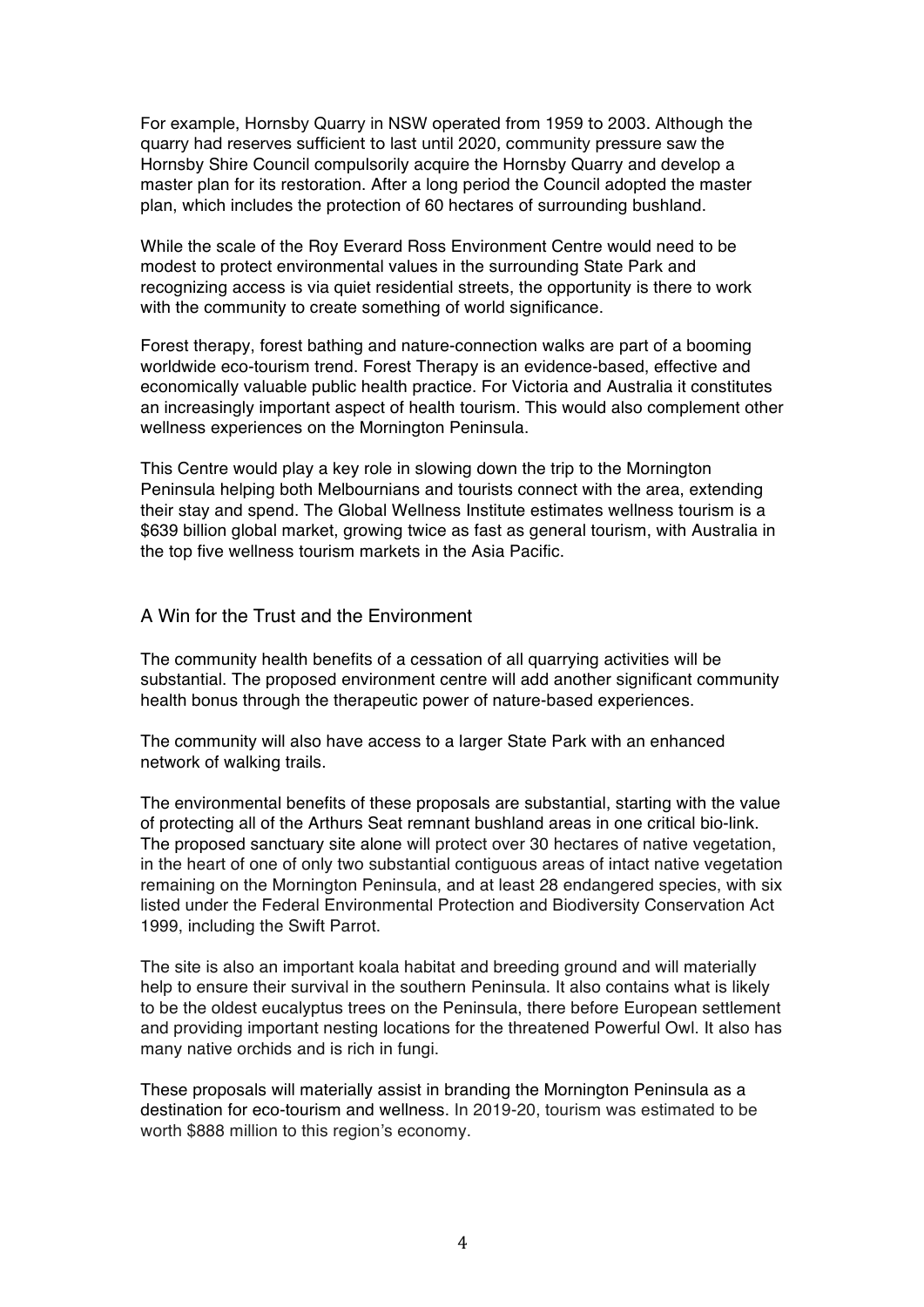The direct and indirect ongoing tourism jobs generated will well exceed the job losses associated with the inevitable cessation of quarrying activities.The negative impacts of quarrying on the visitor perception of the Peninsula will be gone.

There are also very significant benefits for the Trust in these proposals.

First and foremost, the Trust will honour both the spirit and the provisions of the will and wishes of Roy Everard Ross by establishing two permanent legacies in his name for the benefit of all Australians. There can be few finer memorials than something that protects our environment for all time.

Agreement by the Trust to implement these proposals would also begin to restore its standing with donor recipients and the wider community. As the full implications of the Trust's current proposals become known more broadly there will be even more environmental and community groups who will refuse to accept funds from the Trust. Instead, this proposal will allow the Trust to get back to focussing on its good work with the community.

With the lead-time for the cessation of rock extraction the Trust has ample time to address in a respectful way the phasing out of the jobs of the current employees of Hillview Quarries.

So Where are we at Today?

On November 25<sup>th</sup> 2021 the Trust replied with a proforma response to Jeff Floyd, which made no attempt to address or even reference the proposals in the detailed report but advised that the Trust was persisting with its quarry plans.

The opportunity to engage in a respectful process to explore these proposals has been rejected by the Trust.

### The Next Steps

Jeff Floyd is sending his report to all impacted community groups, all key environment groups, MPs and local government.

The State government needs to step in, acquire the Trust's properties and put an end to the new quarry proposal for all time.

There are plenty of precedents around Australia for State government action to protect the environment by land acquisition, either by negotiation or compulsory acquisition.

The land sale proceeds, plus the substantial funds already held by the Trust, would allow it to exit quarrying and focus on its community support work.

With these key sites in public ownership, the State government can then appoint a Committee of Management to realise a new vision for these lands, in partnership with the Traditional Owners and Parks Victoria.